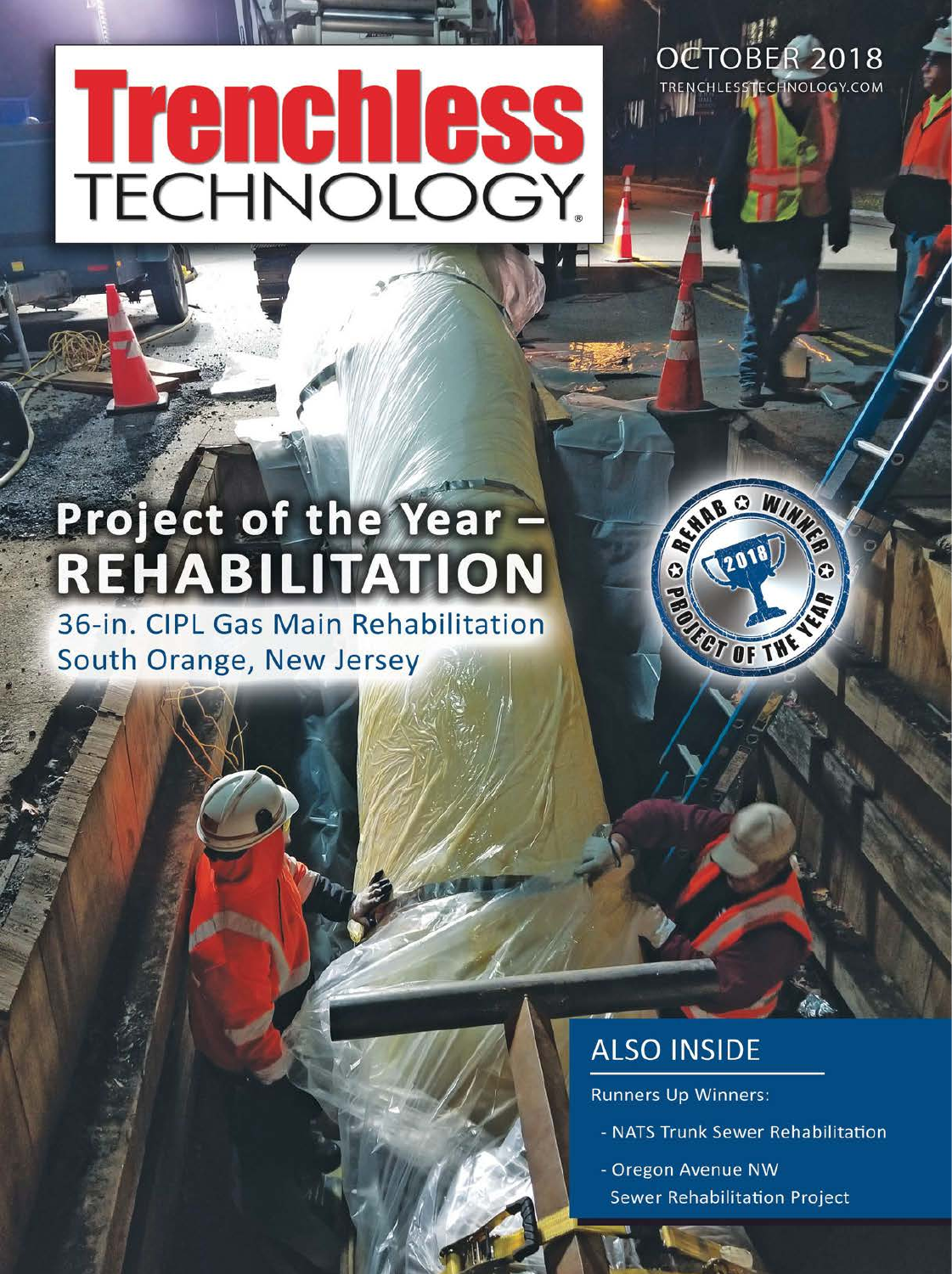# **Rear mex Project of the Year REHABILITATION**



## **36-in. CIPL Gas Main Rehabilitation Project**

By Mike Kezdi

Proximity to a NCAA Division I university, being situated beneath the main thoroughfare to a major recreation area and a tight deadline to avoid the late fall dips in temperature common to the Northeast, are just a few of the challenges associated with rehabbing a 36-in. gas main in South Orange, New Jersey.

These were some of the known challenges facing Public Service Electric and Gas (PSE&G) and Progressive Pipe Management (PPM), the utility's contractor partner. As is the case with any construction project, other obstacles came into play as work progressed.

Overcoming all of these challenges, without a major disruption of service, and the sheer size of this cured-inplace lining (CIPL) project made the "36-in. CIPL Gas Main Rehabilitation Project" standout from the competition and earned it the 2018 Trenchless Technology Project of the Year – Rehabilitation honors.

Documented by PSE&G, PPM and Karl Weiss Technologies as a worldrecord relining of a critical high pressure gas distribution main using the Starline CIPL technology, the project took place in four segments beneath South Orange Avenue, a major county route between Newark and Morristown, New Jersey, and right on the doorstep of Seton Hall University.

The 36-in. high-pressure, cast-iron feeder main, installed in the 1950s, was a known problem for PSE&G at the time of the renewal in fall 2017. The main had 15 known joints with active leaks, elevating concerns regarding the safety of the line, and although some patches had been made, it was clear to PSE&G that a permanent fix was required.

According to George Ragula, distribution technology manager for PSE&G, with the joints every 18 ft and at a depth of 4 ft, repairing the joints via excavation was not a feasible alternative. Ragula estimates that each

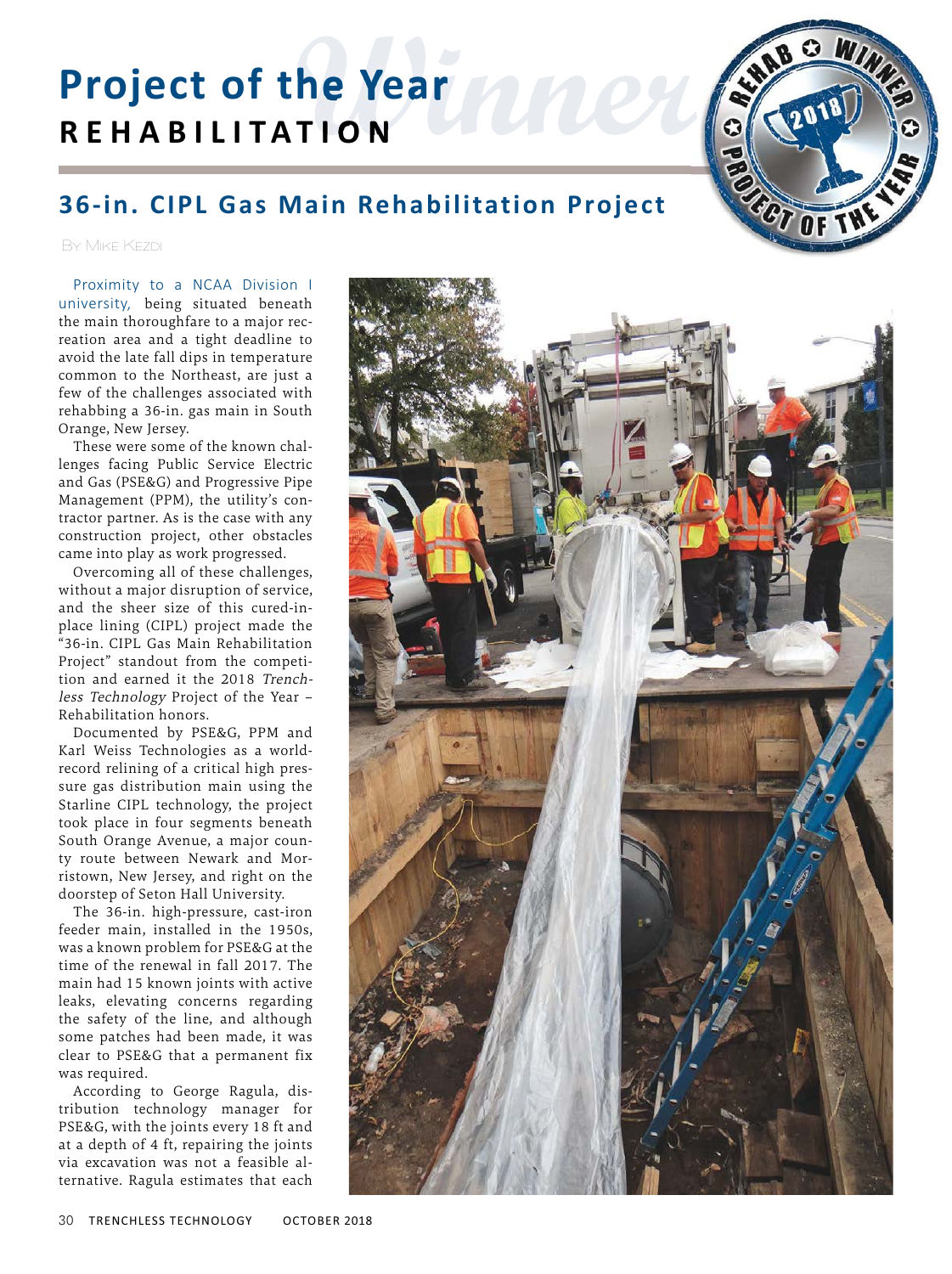

PSE&G and Progressive Pipeline Management devised a series of vacuum trucks to create a Venturi system to remove the silt and grit from the pipe cleaning process in advance of the relining.

excavation alone – not including repairing the joints – would range from \$40,000 to \$50,000. Ragula knew a trenchless solution was needed. PSE&G uses the sliplining process for many projects; however, the utility needed to maintain the 15 pounds per square inch gauge (psig) capacity on this main and thus was ruled out.

"In addition to its proximity to the university and being a heavily-trafficked roadway, the feeder main shares a crowded subsurface space. This includes a telephone facility with tile ducts, water, two sewers, cable and a parallel 12-in. low pressure main," Ragula says. "The only viable and costeffective approach that would guarantee minimal disruption was trenchless renewal using CIPL."

The CIPL main relining process is nothing new to Ragula, PSE&G and PPM. In the last 25 years PSE&G has

relined several key sections of its distribution network throughout the Garden State using this technology winning Trenchless Technology Project of the Year honors in 2011, and tying a world record with a 30-in. Starline install three years ago.

"George [Ragula] approached us and said that PSE&G had a 36-in. critical feed near Seton Hall that had leaks and they knew they could save some money with this method," says David Wickersham, president and CEO of PPM. " We [PSE&G and PPM] approached Karl Weiss in Berlin, the patent holder of the Starline process, about what we would need to get it done."

Though the overall project timeframe was a little more than two months – Sept. 5 to Nov. 19, 2017 – the planning and equipment procurement that went into this arduous project took more than half the year to plan.

PPM beefed up its vacuum capabilities – necessary to remove the sandblasted grit and scale from inside the 2,000 ft stretch of pipe – and procured a larger inversion cone and pressure drum from Karl Weiss that was approximately the size of a 12-ft box truck.

"From an operational perspective, everything we have learned in our 16 years did not give me any pause on designing this project and completing it successfully," Wickersham says. "Based on our experience and based on the strong partnership with PSE&G and Karl Weiss, we really didn't have any pause in going after this."

The project included four lining segments – segment one, 650 ft; segment two; 565 ft; segment three, 450 ft and segment four, 260 ft – and one